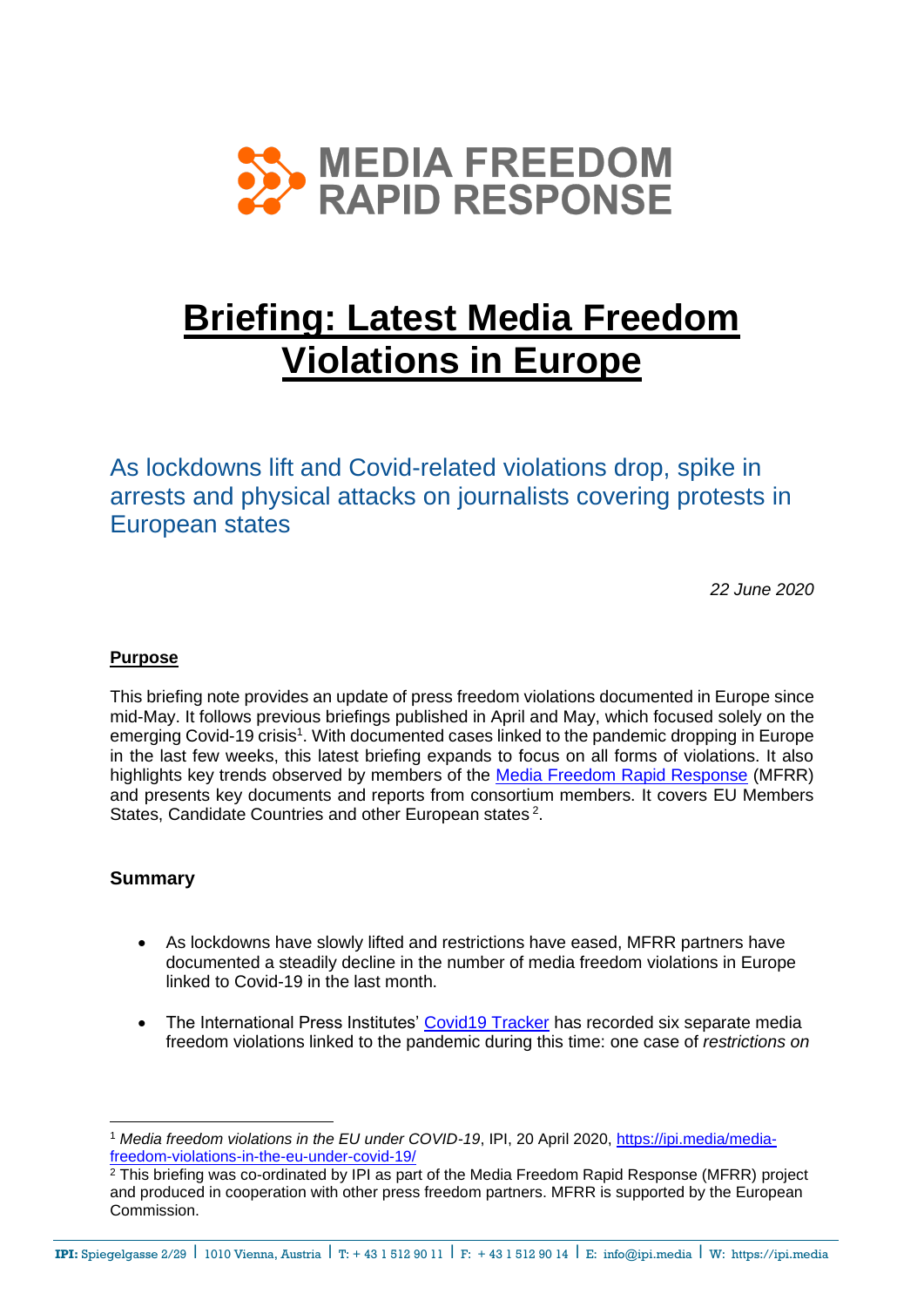*access to information*, one case of *criminal investigation / charges*, two cases of *physical attack by public,* and one case of *verbal attack by authorities<sup>3</sup>* .

- While this is a positive sign, the slowdown may be short lived and numerous other kinds of serious issues and incidents have been observed in the past month.
- Several disturbing cases documented of journalists covering different kinds of protests and demonstrations being physically attacked, insulted or arrested, often resulting in injuries.
- In the background, several states still have Freedom of Information (FOI) deadlines suspended or extended and disproportionate restrictions on access to information remain in place in many countries.
- With the coming economic crisis and the threat of a second wave of infections, press freedom will face overlapping challenges in the coming months, requiring observant monitoring and strong action from EU institutions.

## **Press freedom violations by country**

#### **France**

- On 16 June, Stephanie Roy, a freelance journalist, was filming a demonstration in Paris when she was injured by a grenade fired into her legs. While Roy was covering healthcare workers' demonstrations, some protesters dressed in black clothes mingled with the crowd and threw projectiles at police officers. The situation escalated and the police responded by tear gas. In these clashes. She was hit by a tear gas canister, while she was filming for the press agency Line Presse. Stéphanie Roy was taken to the hospital<sup>4</sup>.
- On 15 June, three journalists working for France 3 Bourgogne were violently attacked by a group of fifteen people in the city of Dijon, while preparing a live broadcast. two hooded men on scooters arrived with a weapon that, in their description, "looks like a kalashnikov". Around fifteen men surrounded the car, wielding baseball bats and demanding that the three journalists must identify themselves. After they identified themselves as journalists, the men lashed out, the hitting the with their baseball bats, throwing stones and glass bottles<sup>5</sup>.
- On 26 May, Deputy Eric Ciotti (Les Républicains) tabled a proposed bill at the French National Assembly aimed at "making law enforcement agency personnel unidentifiable when broadcasting or publishing images in the media." The text tabled provides for a maximum fine of 15,000 euros and a one-year prison sentence for anyone disseminating "by whatever means and on whatever medium" the image of police

<sup>&</sup>lt;sup>3</sup> The tag [Covid-19] on the alerts below indicates that the press freedom violation is connected to coverage of the pandemic.

<sup>4</sup> *France: Journalist injured by a grenade while filming a demonstration*, Mapping Media Freedom, <https://mappingmediafreedom.ushahidi.io/posts/23359>

<sup>&</sup>lt;sup>5</sup> France: TV crew violently attacked while preparing live broadcast, Mapping Media Freedom, <https://mappingmediafreedom.ushahidi.io/posts/23356>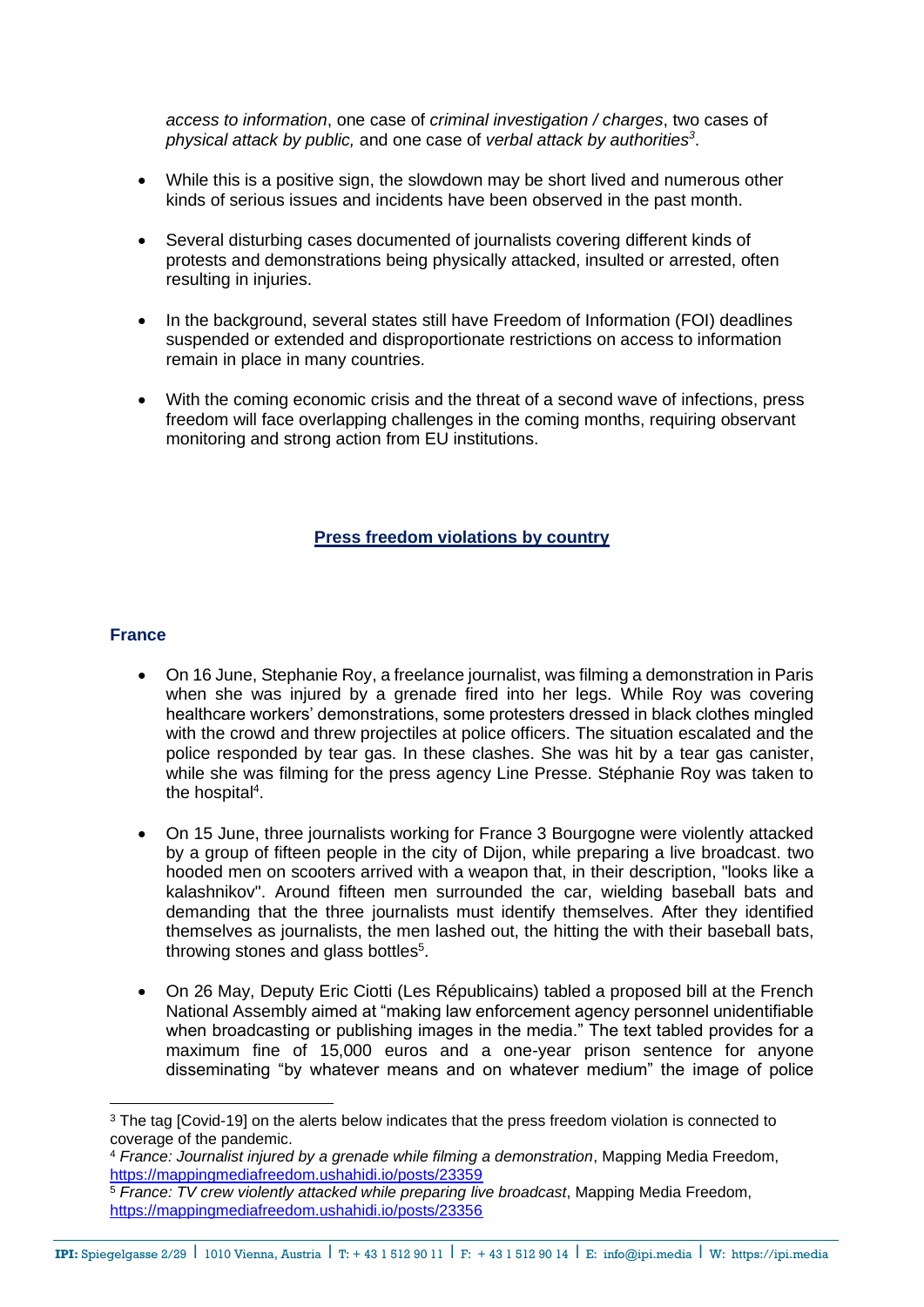officers, gendarmes, soldiers or customs officials in action. The French journalists' unions note that this is the second time this year that public authorities "seek to prevent journalists and other citizens from testifying and reporting on the work of law enforcement agencies.<sup>6</sup>"

- On 17 May, freelance journalist Ysis Pecq was working for Agence France Presse (AFP), covering a demonstration organised by La Ligue du Midi, a right-wing extremist group in Montpellier, when she was bullied and physically intimidated by protestors. Describing the events on Twitter, Ysis Pecq explained that La Ligue du Midi's president, Richard Roudier first instructed her to leave the street, telling her: "It's a private event here, get out!". However, when she replied that the street was a public place, some demonstrators started pushing and bullying her. Meanwhile, someone stole her phone and ran away with it<sup>7</sup>.
- Independent French journalist Inès Léraud is being prosecuted for defamation by business tycoon Jean Chéritel, CEO of the Chéritel group, following the publication, in March 2019, of her investigation entitled: "Hidden work, label fraud: the multiple abuses of a Breton agro-industrial group". The trial is due to take place on the 20th and 21st of January 2021<sup>8</sup>.

# **United Kingdom**

- On 17 June, whilst covering a far-right demonstration in Leeds, Yorkshire Live reporter Ben Abbiss was threatened by a group of counter-demonstrators opposing a Black Lives Matter protest. As he was taking photographs of the demonstration, Abbiss was "hounded out" and given a police escort after being accused of being a member of antifascist organisation, Antifa by a group of protesters. The group poured beer on him and when he presented his journalistic ID, protesters threatened to kick him down steps $9$ .
- On 13 June, journalists were attacked and threatened while covering a far-right rally in London. Throughout the rally, journalists and media workers were threatened and attacked. An Italian journalist and photographer, Corrado Amitrano had his nose broken and was verbally attacked as police brought him to safety. He was treated for his injuries at hospital. Another photographer was hit as protestors hurled barricades at the police, and three reporters had their mobile phones knocked out of their hand whilst they were filming<sup>10</sup>.
- On 10 June, Patricia Devlin, journalist at Sunday World, revealed she had received ongoing and "real threats" over the past year-and-a-half year to her safety and the safety of her children, including one of rape against her newborn son. Devlin said the threats are part of an intimidation campaign by members of at least one criminal gang operating under the name of a loyalist paramilitary group<sup>11</sup>.

<sup>7</sup> *France: Journalist intimidated and robbed of her mobile phone during a demonstration*, Mapping Media Freedom,<https://mappingmediafreedom.ushahidi.io/posts/23327>

<sup>6</sup> *France: draft bill proposes to sanction journalists who publish images of police officers*, Mapping Media Freedom,<https://mappingmediafreedom.ushahidi.io/posts/23344>

<sup>8</sup> *France: journalist Inès Léraud targeted by vexatious lawsuit*, Mapping Media Freedom, <https://mappingmediafreedom.ushahidi.io/posts/23335>

<sup>&</sup>lt;sup>9</sup> United Kingdom: Journalist threatened and drenched in beer at far-right demonstration, Mapping Media Freedom,<https://mappingmediafreedom.ushahidi.io/posts/23357>

<sup>10</sup> *United Kingdom: Photojournalist's nose broken as media workers attacked at violent far-right rally in London*, Mapping Media Freedom,<https://mappingmediafreedom.ushahidi.io/posts/23352>

<sup>11</sup> *United Kingdom: Journalist abused and threatened online*, Mapping Media Freedom, <https://mappingmediafreedom.ushahidi.io/posts/23347>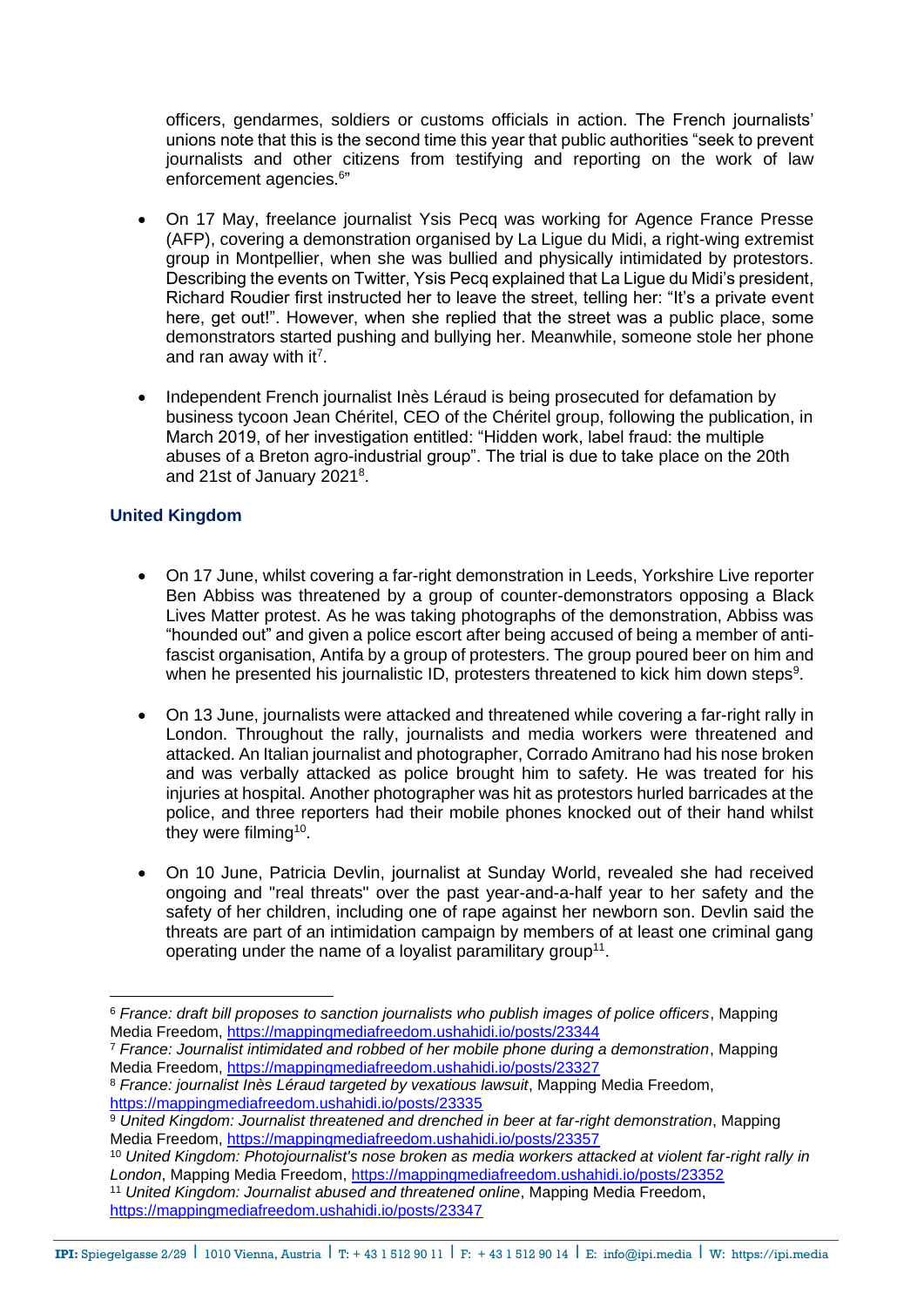- On 3 June, two Australian journalists were attacked live on air while covering the Black Lives Matter protest in London, following the killing of George Floyd in Minnesota, USA on 25 May. Sophie Walsh, one of Nine News's Europe correspondents, was live on air in Hyde Park when a man yelled "Allahu Akhbar", made stabbing motions and grabbed her, she reported. The man was caught and held by her colleague and some protesters until the police arrested him. The alleged perpetrator was charged with threats to kill and possessing an offensive weapon $12$ .
- On 25 May, Chief reporter at The Mail in Barrow, Amy Fenton tweeted that she has been put "under police protection" due to the abuse she has received as a result of her coverage of an ongoing criminal case. Threats of physical and sexual violence were shared online, as well as alleged threats against her daughter. Newsquest Cumbria group editor Vanessa Sims has also claimed a gang of 12 men gathered outside The Mail's offices in Barrow "shouting intimidating slurs and demands upon my reporters". She said defamatory comments and threats of violence had been made on social media and sent directly to a Mail reporter "simply for doing her job"<sup>13</sup>.

## **Slovenia**

- On 8 June, Slovenian Prime Minister Janez Janša launched an attack on the country's public broadcaster RTVS, accusing it of trying to "overthrow" his government. In comments made during an interview with Nova24TV, a right-wing media outlet linked to Janša's ruling SDS party, he said: "RTV is amply financed by the public through licence fees, and is engaged in setting up one government and overthrowing the other. That is not what the people are paying  $£12.75$  a month for." After the interview, the unfounded allegation against RTVS was then tweeted out with an accompanying graphic by the official Twitter account of the Government of the Republic of Slovenia. It included the caption: "We are observing general dissatisfaction among people about having to pay RTV fees. There will be changes here, regardless of the government."<sup>14</sup>
- On 1 June, Eugenija Carl, a journalist at Slovenia's public television RTV, received an envelope addressed to her containing a threatening handwritten note and a mysterious white powder. According to local media, police and firefighters were called to the building of TV Koper-Capodistria, a Slovene television channel which is part of RTV, at around 10.30am to investigate the incident. According to Carl, both her and another colleague felt they had a sore throat after opening the envelope. Carl said on social media that she suffered some kind of allergic reaction to the substance. Initial investigations concluded that the substance was not life threatening. The note itself contained several insults and threats against the journalist<sup>15</sup>.

## **Germany**

• On 4 June, a ZDF TV crew was attacked in Berlin while reporting on the trial of a rightwing extremist, Sven Liebich. Around 15 people verbally and physically attacked the award-winning reporter Arndt Ginzel and his camera operator. They repeatedly pushed the camera away and tried to pull cables out of it, preventing them from filming outside

<sup>12</sup> *United Kingdom: Two Australian journalists attacked live on air while covering demonstrations*, Mapping Media Freedom,<https://mappingmediafreedom.ushahidi.io/posts/23339>

<sup>13</sup> *United Kingdom: Journalist placed under police protection after receiving death threats and threats of sexual violence*,<https://mappingmediafreedom.ushahidi.io/posts/23332>

<sup>14</sup> *Slovenia: PM Janez Janša accuses public broadcaster of trying to "overthrow" his government*, Mapping Media Freedom,<https://mappingmediafreedom.ushahidi.io/posts/23355>

<sup>15</sup> *Slovenia: RTV journalist receives threatening letter containing white powder*, Mapping Media Freedom,<https://mappingmediafreedom.ushahidi.io/posts/23337>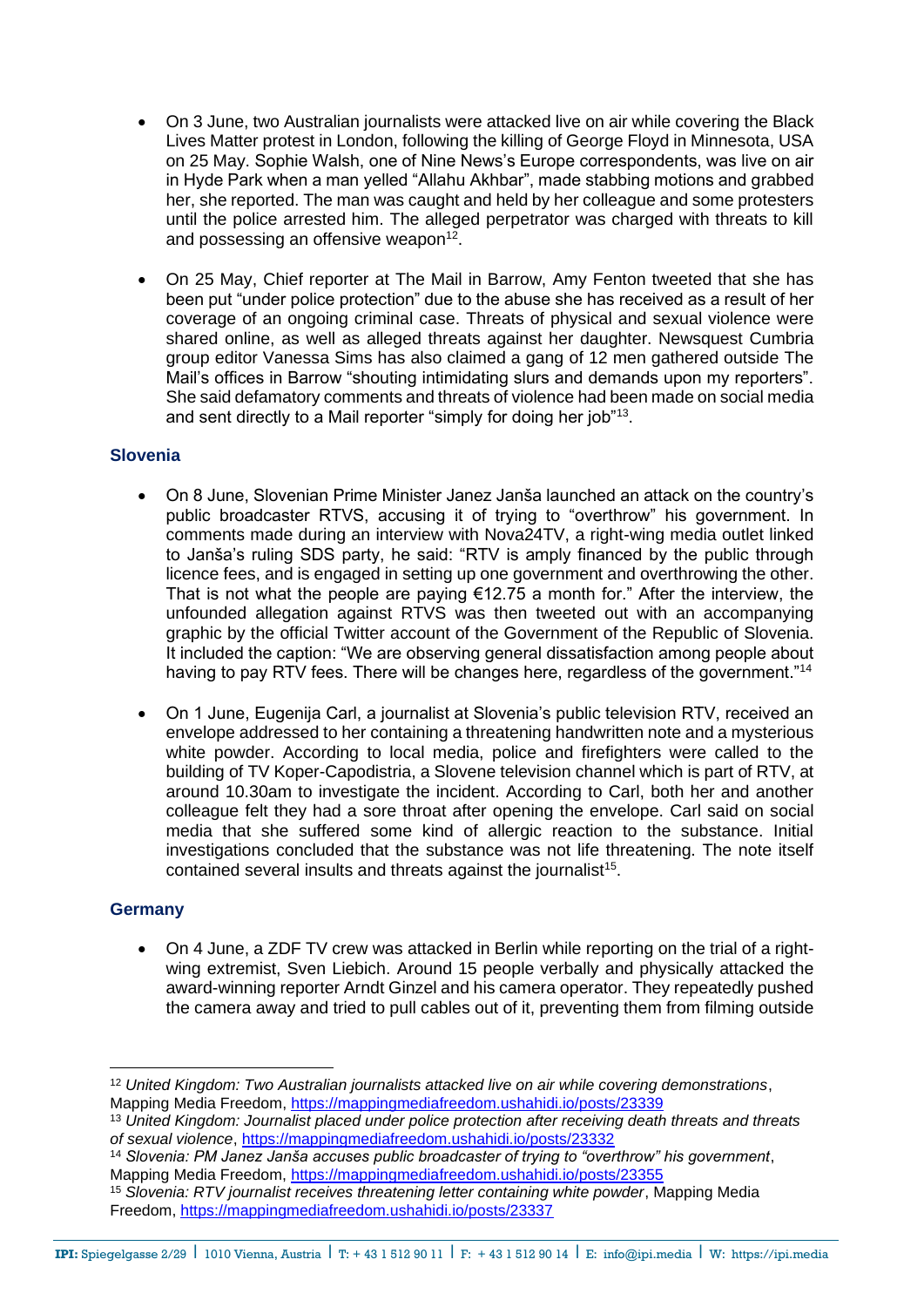the district court. A court official also tried to prevent the filming by pushing the camera away<sup>16</sup>.

- On 3 June, two journalists working for the news channel Welt were assaulted while preparing a live broadcast on the Coronavirus outbreak in the city of Göttingen, in Lower Saxony. The reporter Daniel Koop and his cameraman Festim Beqiri were setting up their equipment when residents attacked them, throwing potatoes, tomatoes and eggs from their balconies, insulting and threatening them to destroy their equipment<sup>17</sup> [Covid-19].
- The German Police trade union (Gewerkschaft der Polizei GdP) filed a complaint against journalist Hengameh Yaghoobifarah for incitement. They wrote an article the left-wing, daily newspaper "taz" named "Abolition of the police - All cops are incapable of working" A complaint was also filed with the German Press Council. A complaint has also been filed against the newspaper<sup>18</sup>.
- Freelance reporter Annett Selle and another freelancer are currently fighting a legal battle against their three-month police ban on reporting from the scene of anti-climate change protests against the opening of Germany's new coal-fired power station in North Rhine Westphalia. Selle received a letter informing her that the ban was based on an earlier incident. That happened in February 2020 when she was reporting from the scene of a peaceful anti-climate change demonstration. The letter explaining the police ban accuses her of "endangering public safety"<sup>19</sup>.

## **Belgium**

• On 7 June, journalist Jeremy Audouard was shoved around and intimidated by police as he was attempting to film an arrest at 20.30 in the evening at Prince Royal street in the Ixelles district of Brussels, on the fringe of the "Black Lives Matter" demonstration. The police officer tried several times to prevent the journalist, who showed his press card, from filming the arrest by six police officers of a demonstrator who was lying on the ground<sup>20</sup>.

#### **Italy**

• On 6 June, journalists were verbally attacked while covering a protest organised in Rome by extreme far right movements. The protesters were demonstrating their discontent about the measures adopted by the Italian government to tackle the Covid-19 pandemic. The confrontations started while a protester was being interviewed by some journalist crews, which sparked unrest amongst a group of the demonstrators. Then the protestors turned on the journalists who were covering the rally and the police. The protesters were chanting slogans comparing journalists to "terrorists" and launched

<https://mappingmediafreedom.ushahidi.io/posts/23348>

<sup>16</sup> *Germany: TV camera crew attacked outside court room*, Mapping Media Freedom, <https://mappingmediafreedom.ushahidi.io/posts/23342>

<sup>17</sup> *Germany: Two journalists assaulted while preparing live broadcast*, Mapping Media Freedom, <https://mappingmediafreedom.ushahidi.io/posts/23340>

<sup>18</sup> *Germany: Police trade union filing charges against journalist*, Mapping Media Freedom, <https://mappingmediafreedom.ushahidi.io/posts/23361>

<sup>19</sup> *Germany: Journalist and photographer contest the police ban on coverage from the area around the country's newest coal-fired power station*, Mapping Media Freedom,

<sup>20</sup> *Belgium: Journalist Jeremy Audouard intimidated by Brussels police while filming an arrest*, Mapping Media Freedom,<https://mappingmediafreedom.ushahidi.io/posts/23343>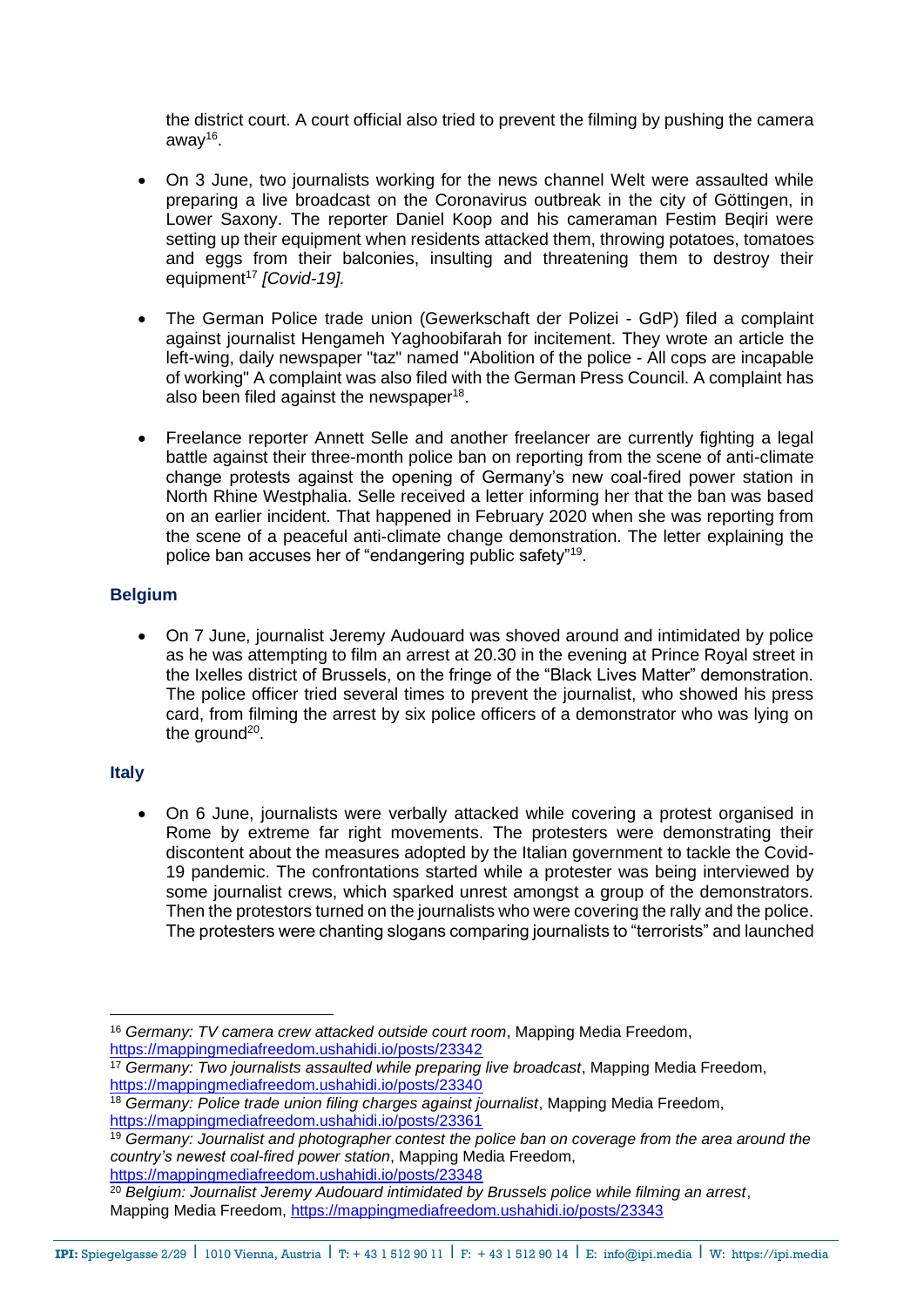rocks, bottles and firecrackers against the TV crews; a video-maker was injured after being hit on the head with a flagpole<sup>21</sup>.

## **Spain**

- On 23 May, a photojournalist for Spanish daily newspaper La Razón was threatened and physically attacked as he was covering a demonstration in Madrid organised by far-right party Vox against the government's handling of the coronavirus crisis. His employer said that as the photographer was documenting the protest, he was attacked from behind by two people who threw his camera on the ground and roughly pushed him, tearing part of his shirt. During the incident they also shouted anti-media slogans at him.<sup>22</sup> *[Covid-19].*
- On 19 May, a journalist and cameraman from Madrid Directo, a current affairs TV and radio program broadcast on public station Telemadrid, were attacked in the street after filming a fight between a group of young men. The team were on their way to interview residents about the poor condition of their pavements. On the way they saw a fight break out between a group of young men. The cameraman began to take photos of it. After the fight broke up, video footage shows one of the young men approach the TV crew and headbutt the Madrid Directo cameraman in the face, breaking his nose. He required medical assistance $^{23}$ .

## **Turkey**

- A Turkish court ruled to ban access to the news article including Dokuz8 News reporting 26 Covid-19 positive cases among workers of a private company's factory in city of Gaziantep. The company filed complaint accusing news to be damaging the company image<sup>24</sup>. [Covid-19].
- Journalist Lezgin Akdeniz was questioned over a report published three months ago on that churches and Alevi sanctuaries were not disinfected while mosques did in south-eastern city of Diyarbakır. According to local news, minority sanctuaries were disinfected after the report was published. Akdeniz was released after interrogation<sup>25</sup>. *[Covid-19].*

## **Serbia**

• On 10 June, journalist Bojana Pavlovic took photos of Danilo Vucic, son of Aleksandar Vucic, President of Serbia, sitting in a café with Aleksandar Vidojevic, identified by the police as a member of an organised crime group. As Pavlovic was leaving, three men stopped her stating they were police officer. She produced a journalist ID card, explaining that she was on duty, but was told to wait for the police patrol as she was likely to be detained. Two men approached them, one of whom forcefully took her

<sup>21</sup> *Italy: Journalists attacked and labelled as "terrorists" during far right protests in Rome*, Mapping Media Freedom,<https://mappingmediafreedom.ushahidi.io/posts/23350>

<sup>22</sup> *Spain: La Razón photojournalist physically attacked while covering demonstration*, Mapping Media Freedom,<https://mappingmediafreedom.ushahidi.io/posts/23331>

<sup>&</sup>lt;sup>23</sup> Spain: Madrid Directo cameraman's headbutted after documenting street fight. Mapping Media Freedom,<https://mappingmediafreedom.ushahidi.io/posts/23333>

<sup>&</sup>lt;sup>24</sup> Access to case news from Oba Makarna factory brought disabled people, [https://dokuz8haber.net/,](https://dokuz8haber.net/) 11 June 2020, [https://dokuz8haber.net/medya/basinozgurlugu/oba-makarna-fabrikasinda-cikan-vaka](https://dokuz8haber.net/medya/basinozgurlugu/oba-makarna-fabrikasinda-cikan-vaka-haberlerine-erisim-engelli-getirtti/)[haberlerine-erisim-engelli-getirtti/](https://dokuz8haber.net/medya/basinozgurlugu/oba-makarna-fabrikasinda-cikan-vaka-haberlerine-erisim-engelli-getirtti/)

<sup>25</sup> *Investigation against journalist for "Discrimination did not listen to virus" news*, Gazetekarinca, 5 June 2020, [https://gazetekarinca.com/2020/06/ayrimcilik-virus-dinlemedi-haberi-nedeniyle-gazeteciye](https://gazetekarinca.com/2020/06/ayrimcilik-virus-dinlemedi-haberi-nedeniyle-gazeteciye-sorusturma/)[sorusturma/](https://gazetekarinca.com/2020/06/ayrimcilik-virus-dinlemedi-haberi-nedeniyle-gazeteciye-sorusturma/)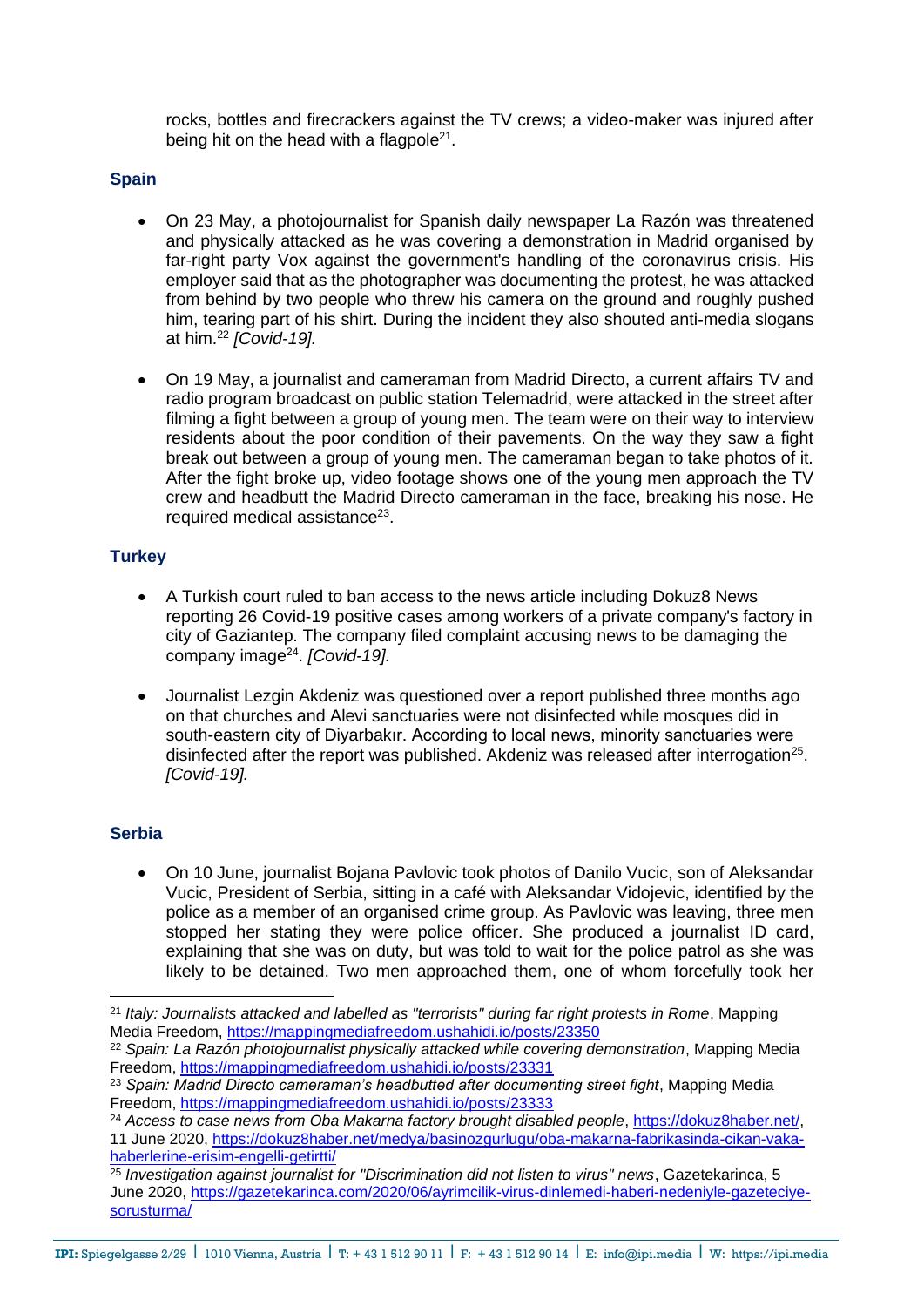mobile phone out of her hands. The police didn't react. Pavlovic said that at one point she was surrounded by five men and she'd asked them to move away as she felt endangered and unsafe<sup>26</sup>.

#### **Romania**

• The Black Sea, a magazine set up by the Romanian Centre for Investigative Journalism (CRJI), has been threatened with ongoing legal action due to stories published between 2016 and 2018, as part of the European Investigative Collaborations (EIC) network's "Football Leaks" project. In 2019, a judge fined CRJI, RON 1000 (€200) for each day the stories remain online. To date this has resulted in a fine of over RON 300,000 (over €60.000). As the stories have not been removed this fine is expected to grow. According to the Romania Ministry of Justice website, the last court hearing scheduled for 10 June was postponed, and the next hearing is scheduled for 23 June 2020<sup>27</sup>.

#### **Albania**

- On 17 May, police in the Albanian capital Tirana arrested journalist Alfred Lela, editor of Politiko.al, during protests over a decision to bulldoze the country's National Theatre. Lela, a board member of the Albanian Media Council and a well-known television personality, was at the protest in his capacity as a journalist at the time. The journalist was roughly detained and handcuffed. Lela said he was taken to Police Station No-1 in Tirana and held for more than two hours. During this time, he claims he was assaulted and insulted by police<sup>28</sup>.
- On 14 May, RTV ORA was formally notified that it had been fined €8000 by the National Health Inspectorate for violating Albania's draconian COVID-19 measures. The reason: TV anchor and journalist Artur Zheji had three guests in his studio instead of the one guest that is allowed under the COVID rules during Monday evening's primetime current affairs programme 360°. On 15 May, 2020, RTV ORA was formally notified that it had been fined a further €8000 because another TV anchor and journalist Sonila Meco had two guests in her studio during Tuesday night's primetime current affairs programme<sup>29</sup> . *[Covid-19].*

#### **Bosnia and Herzegovina**

• On 5 June, a politician was charged with endangering public safety after a public service TV presenter was beaten up and verbally abused. Sulejman Spahić of the A-SDA party is accused of verbally and physically assaulting RTV Zenica journalist Sinan Gluhić. A report was submitted to the local prosecutor's office in Zenica. The incident followed days of verbal insults in social media and has been condemned by the Bosnian journalists' associations<sup>30</sup>.

<sup>26</sup> *Serbia: Journalist harassed in front of the police who confiscated her phone*, Mapping Media Freedom,<https://mappingmediafreedom.ushahidi.io/posts/23351>

<sup>27</sup> *Romania: lawsuits filed against the Romanian Centre for Investigative Journalism*, Mapping Media Freedom,<https://mappingmediafreedom.ushahidi.io/posts/23349>

<sup>&</sup>lt;sup>28</sup> Albania: News editor Alfred Lela roughly detained during protest in Tirana, Mapping Media Freedom,<https://mappingmediafreedom.ushahidi.io/posts/23322>

<sup>29</sup> *Albania: Health authorities attempted to close down TV station*, Mapping Media Freedom, <https://mappingmediafreedom.ushahidi.io/posts/23317>

<sup>30</sup> *Bosnia and Herzegovina: TV journalist attacked by politician*, Mapping Media Freedom, <https://mappingmediafreedom.ushahidi.io/posts/23345>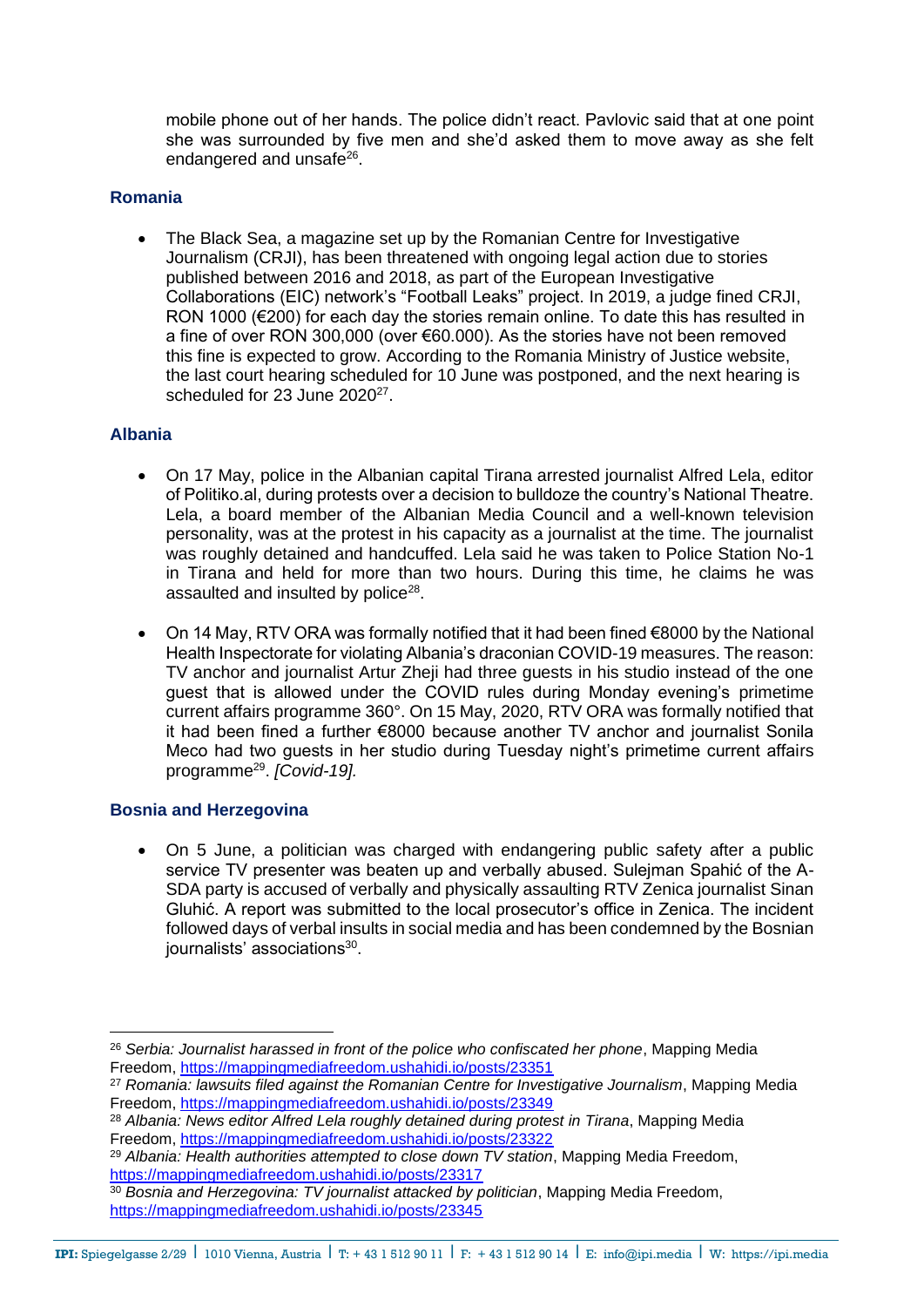- On 26 May, Nikola Vucic, journalist at N1 television in Bosnia and Herzegovina, received death threats via social media after posting a comment on his Twitter account. Details of his personal life were also published. The comment was followed by threats and calls for violence against him, including statements that Vucic should end up "in the Neretva river or impaled". He was labelled a "halal Serb", and received numerous other insulting messages against him and his family. Vucic has since closed his Twitter account while some media reported details of his life that bear no public interest<sup>31</sup>.
- On 22 May, Vanja Stokic, editor-in-chief of the E-trafika news portal received a message on her Facebook profile stating that the sender would "decapitate" not only migrants, but also "all you soul caregivers who welcome them." The person's name is Goran Zivanovic on Facebook. Stokic received the message after publishing a photograph depicting her with two migrants on her profile. She tried to report the threats to the Banja Luka police straight away but was told to come back on Monday - three days after the threats were made<sup>32</sup>.

# **Croatia**

• On 26 May, the Croatian Minister for Environment and Energy, Tomislav Ćorić, attempted to intimidate and discredit N1 TV reporter Hrvoje Krešić during a press conference. The Minister said Krešić was a "person who is marginally involved in the oil business" and implied that the reporter was asking the questions with a political or economic motive. Krešić later accused Ćorić of trying to discredit and defame him. The Croatian Journalists' Association (HND) and his employer, N1, condemned the Minister's comments. As evidence for his claims about political motivation, Ćorić had hinted during the press conference that he had knowledge of Krešić's communications<sup>33</sup>.

## **Kosovo**

- On 13 June, at around 22.30 in Evlia Qelebia street, in Mitrovica, an unknown person attempted to set a journalist' car on fire. The car is owned by Shkumbin Kajtazi, journalist at the reporteri.net portal. The attack was prevented by the neighbours who notified the Kosovo Police. The forensics team found a gasoline bottle next to the car while security camera footage showing the perpetrator was provided to the authorities. Kosovo Police opened a case and initiated an investigation and classified the attack as attempted arson<sup>34</sup>.
- On 16 May, a journalist with Voice of America (VOA) in Kosovo, Budimir Nicic, was personally accused by the Srpska Lista (Serbian List) political party in Kosovo of trying to undermine trust in Serbia in an article he wrote about the plight of a single mother being evicted from her house during the pandemic. In response to the story, Srpska Lista issued a statement on its Facebook page claiming the article was part of "a

<sup>31</sup> *Bosnia and Herzegovina: Death threats against N1 journalist Nikola Vucic*, Mapping Media Freedom,<https://mappingmediafreedom.ushahidi.io/posts/23338>

<sup>32</sup> *Bosnia and Herzegovina: Journalist received death threat on Facebook*, Mapping Media Freedom, <https://mappingmediafreedom.ushahidi.io/posts/23330>

<sup>&</sup>lt;sup>33</sup> Croatia: Minister attempts to discredit N1 TV journalist during press conference, Mapping Media Freedom,<https://mappingmediafreedom.ushahidi.io/posts/23334>

<sup>34</sup> *Kosovo: Arson attempt on journalist's car*, Mapping Media Freedom,

<https://mappingmediafreedom.ushahidi.io/posts/23354>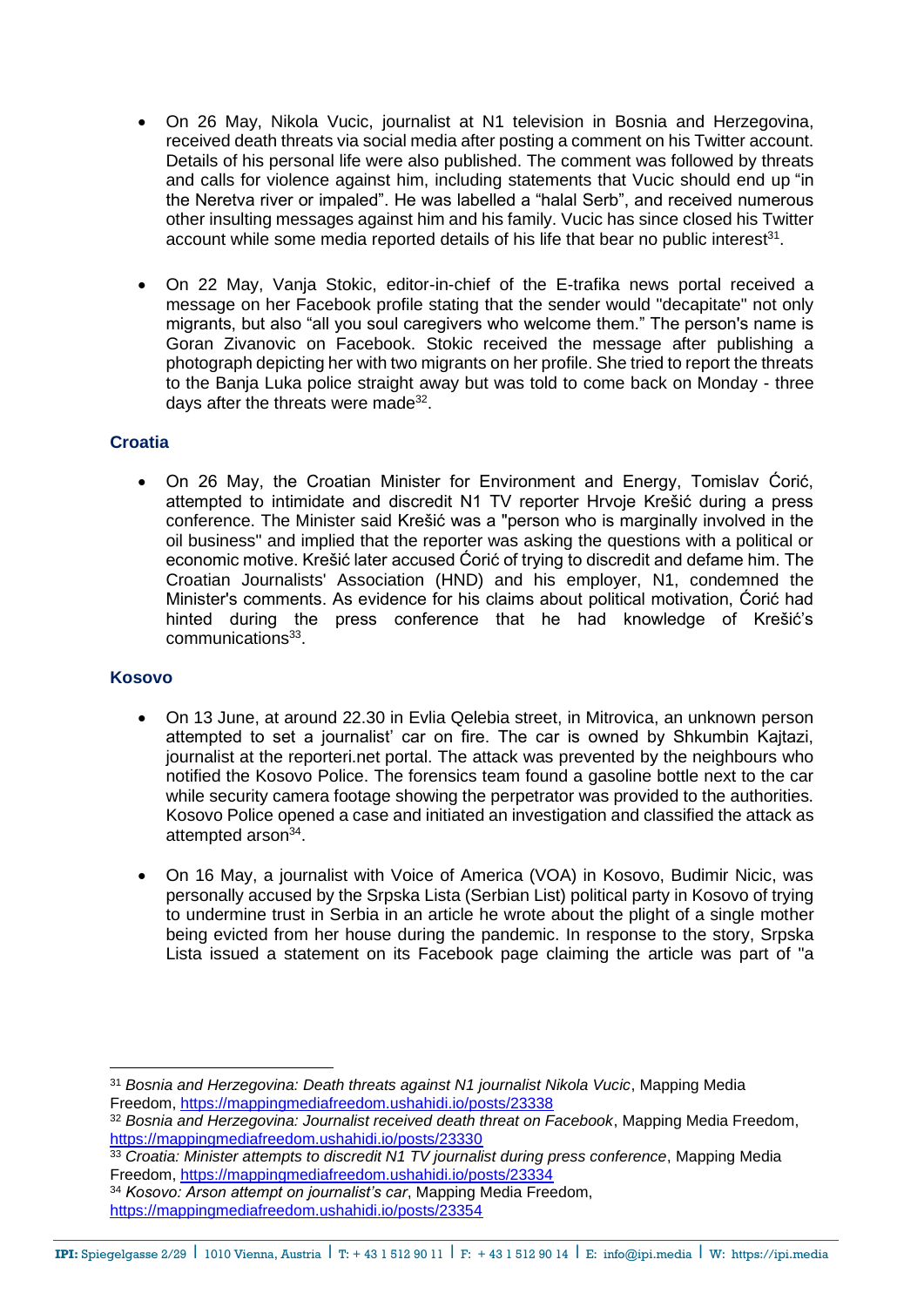broader hellish plan to shake the people's trust in Serbia, but also in the Srpska Lista". No complaints were made about the accuracy of the story<sup>35</sup>. [Covid-19].

#### **Malta**

• On May 24, the car belonging to veteran Maltese journalist Dione Borg was set on fire in an arson attack outside his home in Attard. Borg is a well-known journalist who works for the Maltese TV channel NET. The channel is owned by Medialink Communications, the media arm of the opposition Nationalist Party. A suspect was captured on CCTV dousing the car with fuel and then fleeing the scene on an electric scooter. Press freedom groups called on authorities to conduct an investigation to establish whether the motive of the attack was linked to Borg's work in the media, politics or football<sup>36</sup>.

# **Joint Statements by MFRR partners**

#### *Journalists and media workers need to be protected when covering demonstrations and protests<sup>37</sup>*

Last month, the European Centre for Press and Media Freedom (ECPMF) led a joint statement singed by MFRR partners highlighting the increase in arrests, detentions and violent attacks on journalists and media professionals covering anti-government demonstrations in EU member states and candidate countries during the pandemic. MFRR partners called for greater protections for those reporting from the front line.

## *Italy: Abolish prison sentences for criminal defamation as part of wider reform<sup>38</sup>*

The organisations of the Media Freedom Rapid Response (MFRR) called for the abolition of prison sentences for criminal defamation as part of necessary and overdue legislative reform. After the decision, MFRR partners welcomed the decision by the Italian Constitutional Court to refer a decision on whether to abolish prison sentences for criminal defamation in relation to journalists and media workers to the Italian Parliament **39** .

## *Press Cartoonists in Europe must be protected<sup>40</sup>*

Across the European Union and Candidate Countries, cartoonists have been targeted for their work by state and non-state actors from within and outside Europe. This includes online harassment and threats, attempted censorship and legal prosecution.

<sup>35</sup> *Kosovo: Voice of America correspondent accused of 'propaganda' by political party*, Mapping Media Freedom,<https://mappingmediafreedom.ushahidi.io/posts/23323>

<sup>36</sup> *Malta: Arson attack on car of well-known journalist Dione Borg*, Mapping Media Freedom, <https://mappingmediafreedom.ushahidi.io/posts/23329>

<sup>37</sup> *Journalists and media workers need to be protected when covering demonstrations and protests*, ECPMF, 11 May 2020, [www.ecpmf.eu/media-workers-protection-covering-demonstrations](http://www.ecpmf.eu/media-workers-protection-covering-demonstrations-protestsmfrr-statement/)[protestsmfrr-statement/](http://www.ecpmf.eu/media-workers-protection-covering-demonstrations-protestsmfrr-statement/)

<sup>38</sup> *Italy: Abolish prison sentences for criminal defamation as part of wider reform*, www.mfrr.eu/, 5 June 2020,<https://www.mfrr.eu/italy-criminal-defamation-as-part-of-wider-legislative-reform/>

<sup>39</sup> *Progress in Italy to abolish prison sentences for criminal defamation*, MFRR partners, IPI coordinated, 10 June 2020, [https://www.mfrr.eu/mfrr-welcomes-the-step-forward-by-italian](https://www.mfrr.eu/mfrr-welcomes-the-step-forward-by-italian-constitutional-court-to-abolish-prison-sentences-for-criminal-defamation/)[constitutional-court-to-abolish-prison-sentences-for-criminal-defamation/](https://www.mfrr.eu/mfrr-welcomes-the-step-forward-by-italian-constitutional-court-to-abolish-prison-sentences-for-criminal-defamation/)

<sup>40</sup> *Press Cartoonists in Europe must be protected, MFRR partners*, ECPMF coordinated, 11 June 2020,<https://www.mfrr.eu/press-cartoonists-in-europe-must-be-protected/>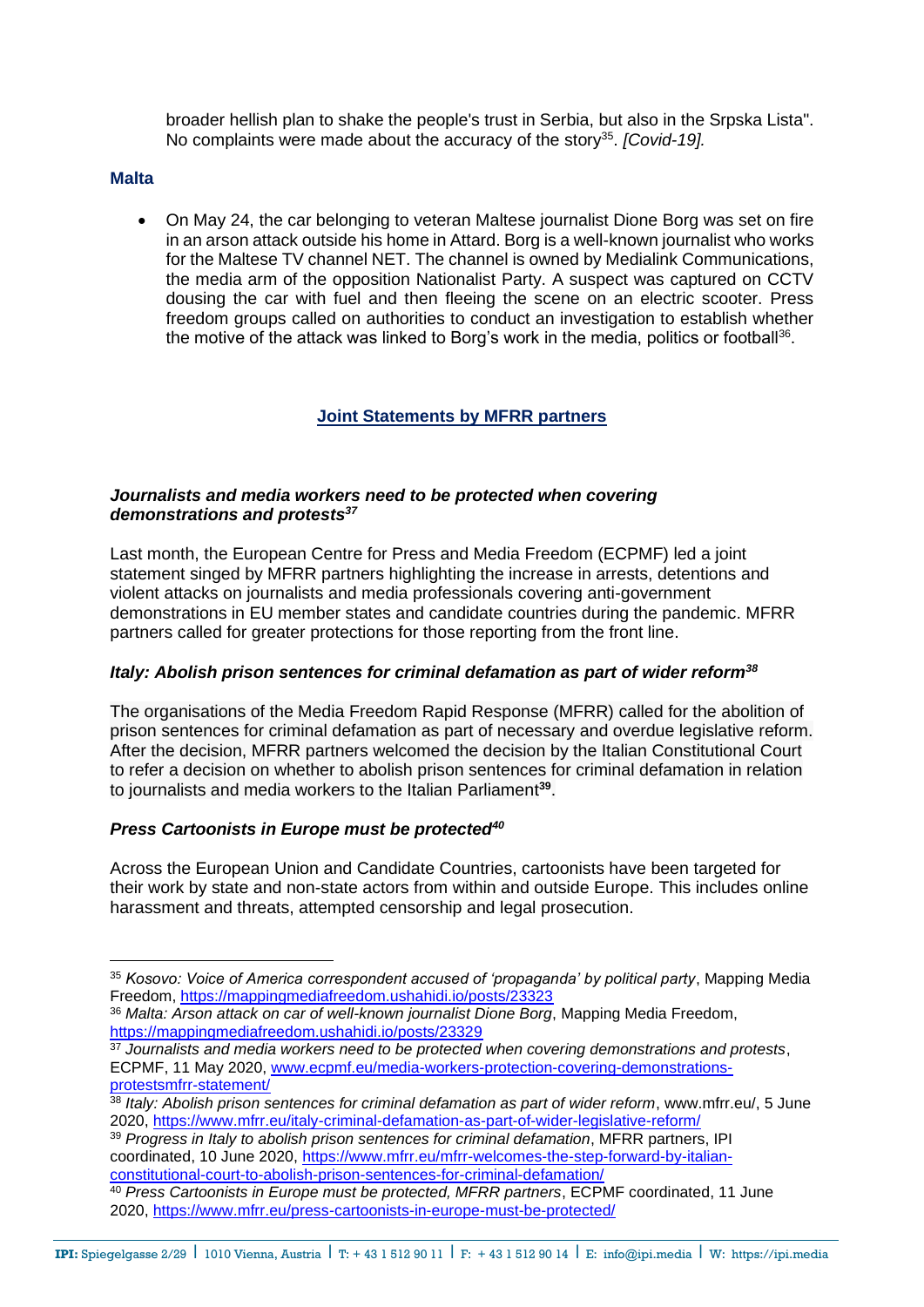#### *MFRR partners call on UK Government to act in a transparent manner that respects press and media freedom in the UK***<sup>41</sup>**

MFRR partners wrote a letter to UK Prime Minister, Boris Johnson raising their concerns regarding the decline in press freedom in the UK and attempts of the UK Government to restrict media scrutiny of its policies and discredit critical reporting.

#### *Threats against journalists in Northern Ireland must stop<sup>42</sup>*

MFRR partners condemned the threats made by the South East Antrim Ulster Defence Association (UDA) against journalists at the Sunday Life and Sunday World in Northern Ireland and called on the Police Service of Northern Ireland (PSNI) to continue the pressure to bring those behind the threats to justice.

#### *EU must end gag lawsuits to protect press freedom and fundamental rights***<sup>43</sup>**

The EU must end gag lawsuits used to silence individuals and organisations that hold those in positions of power to account, particularly Strategic Lawsuits Against Public Participation (SLAPP).

## **Other key reports/articles**

## *Hungary's Two Pandemics: COVID-19 and Attacks on Media Freedom<sup>44</sup>*

A legal opinion commissioned by the European Centre for Press and Media Freedom (ECPMF) finds that the Hungarian Government's response to the COVID-19 pandemic fails to live up to domestic or European legal standards and entrenches the country's attacks on independent media outlets, journalists and media workers.

## *Open letter ahead of Germany's Presidency of the Council of the European Union*<sup>45</sup>

Ahead of Germany's Presidency of the Council of the European Union, several media freedom groups, including MFRR partners, urged German authorities to proactively lead the Member States in the Council towards effective solutions that will bring about real progress and overcome the above-mentioned challenges, to press and media freedom in Europe.

## *Access Denied: FOI deadlines extended or suspended across Europe<sup>46</sup>*

<sup>41</sup> *Declining media freedom in the UK*, ECPMF coordinated MFRR statement, 29 May 2020, [https://www.mfrr.eu/mfrr-call-on-the-uk-government-to-act-in-a-transparent-manner-that-respects](https://www.mfrr.eu/mfrr-call-on-the-uk-government-to-act-in-a-transparent-manner-that-respects-press-and-media-freedom-in-the-uk/)[press-and-media-freedom-in-the-uk/](https://www.mfrr.eu/mfrr-call-on-the-uk-government-to-act-in-a-transparent-manner-that-respects-press-and-media-freedom-in-the-uk/)

<sup>42</sup> *Northern Ireland: Death threats against journalists must stop immediately*, MFRR partners, ECPMF coordinated, 20 May 2020, [https://www.mfrr.eu/threats-against-journalists-in-northern-ireland-must](https://www.mfrr.eu/threats-against-journalists-in-northern-ireland-must-stop/)[stop/](https://www.mfrr.eu/threats-against-journalists-in-northern-ireland-must-stop/)

<sup>43</sup> *EU must end gag lawsuits to protect press freedom and fundamental rights*, Joint Statement, 9 June 2020,<https://ipi.media/eu-must-end-gag-lawsuits-to-protect-press-freedom-and-fundamental-rights/> <sup>44</sup> *Hungary's Two Pandemics: COVID-19 and Attacks on Media Freedom*, [www.mfrr.eu/,](http://www.mfrr.eu/) <https://www.mfrr.eu/hungary-legal-opinion-on-covid-19-response/>

<sup>45</sup> *Open letter ahead of Germany's Presidency of the Council of the European Union, Joint Statement coordinated by ECPMF*, 18 June 2020, [https://www.ecpmf.eu/open-letter-ahead-of-germanys](https://www.ecpmf.eu/open-letter-ahead-of-germanys-presidency-of-the-council-of-the-european-union/)[presidency-of-the-council-of-the-european-union/](https://www.ecpmf.eu/open-letter-ahead-of-germanys-presidency-of-the-council-of-the-european-union/)

<sup>46</sup> *Access Denied: FOI deadlines extended or suspended across Europe*, International Press Institute (IPI), 2 June 2020, [https://ipi.media/access-denied-foi-deadlines-extended-or-suspended-across](https://ipi.media/access-denied-foi-deadlines-extended-or-suspended-across-europe/)[europe/,](https://ipi.media/access-denied-foi-deadlines-extended-or-suspended-across-europe/)